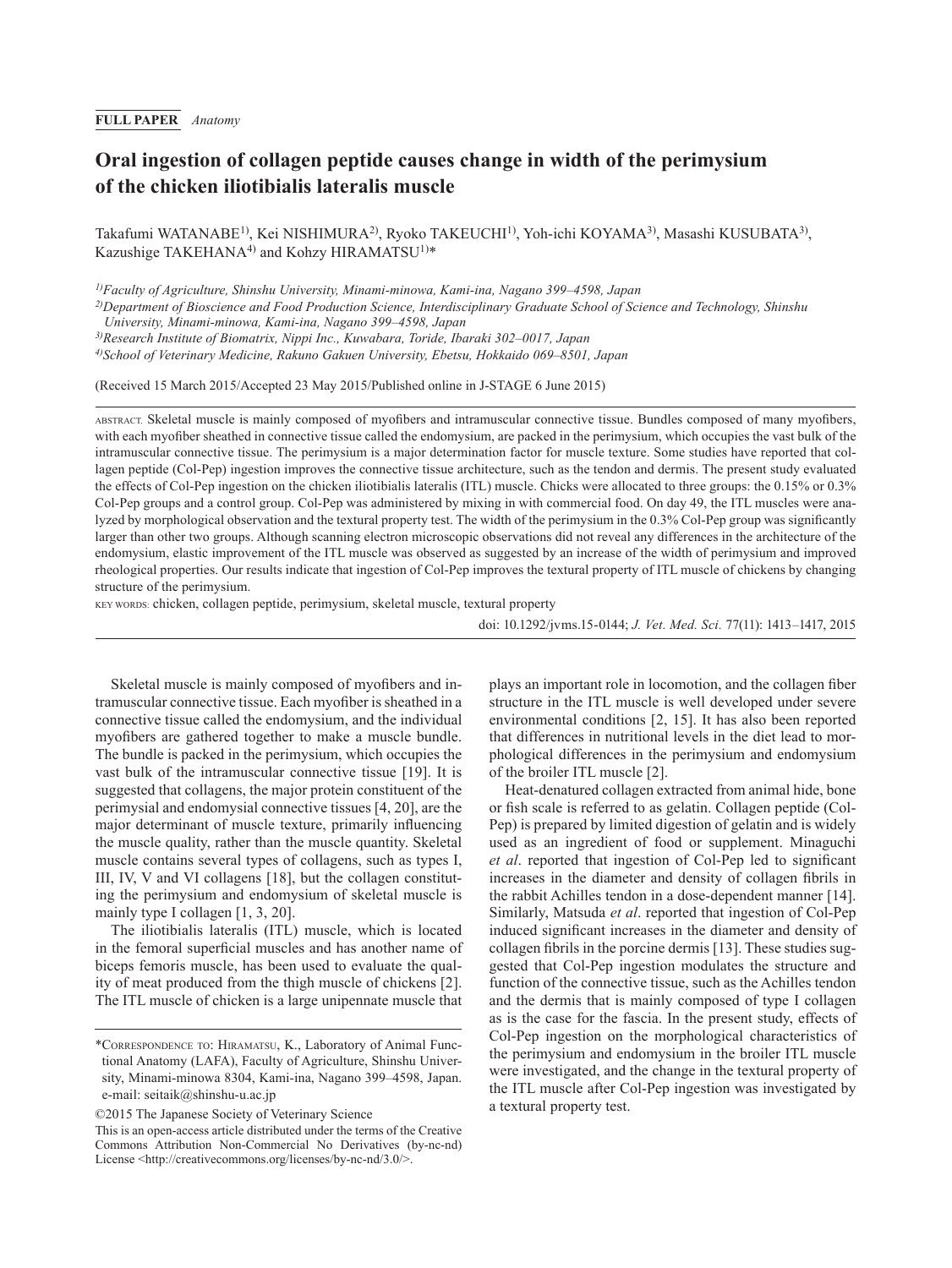## MATERIALS AND METHODS

*Animals and feed*: Chickens were treated in accordance with the "Guideline for Regulation of Animal Experimentation (1997)" of the Faculty of Agriculture, Shinshu University. A total of 45 male broiler chicks (*Gallus gallus domestics*; Ross 308, Avaigen) at 1-day of age were commercially obtained from Komatsu Shukeijo (Matsumoto, Japan) and used for the 49-day study. The chicks were maintained in a room with 24-hr lighting at a temperature of 32°C for 7 days and provided with a commercial starter food (Nippai Co., Ltd., Yokohama, Japan) and water *ad libitum*. The chicks were weighed on day 7 and allocated to three floor pens (1.8  $\times$  0.9 m; 15 birds/pen), such that the average body weight did not differ among the groups. The body weights on day 7 in the control, 0.15% Col-Pep and 0.3% Col-Pep groups were  $160.45 \pm 11.6$ ,  $159.5 \pm 11.5$  and  $159.6 \pm 10.5$  g (mean  $\pm$  standard deviation), respectively. The pens contained recycled litter of corrugated cardboard and wood shavings on a concrete floor. After this allocation, the chicks remained with *ad libitum* access to water and feed. The three groups were fed the starter food for the first 21 days after allocation and thereafter fed a commercial finisher food (Nippai Co., Ltd.). The control group was fed the diet of starter and finisher foods only. The Col-Pep groups were administered food containing 0.15% or 0.3% Col-Pep (MW: 4,000–6,000; nitrogen content: 16.9%; fish-derived; Nippi Inc., Tokyo, Japan) such that a daily Col-Pep intake of 0.1 or 0.2 g/kg body weight was attained in the finisher period, respectively. The dose of 0.2 g/kg body weight was selected based on the effect reported in the porcine skin (62-day intake), the mouse skin (56-day intake), human skin (42-day intake), the rabbit Achilles tendon (56-day intake) and the rat blood lipids (29 day intake) [[9, 10, 13, 14, 21\]](#page-4-7). To examine whether the effect of Col-Pep ingestion was collagen-specific or caused by ingestion of protein in general, the crude protein levels were adjusted to approximately equal amounts (days 0–21: 23.5%; days 22–49: 18.0%) using maize (Marui-Sangyo Co., Ltd., Nagano, Japan). The body weight of all birds was measured every week. On day 49, ten birds close to the average body weight in each group were selected for sample collection and euthanized by bleeding. The carcasses were divided into six and four samples so that body weight did not differ significantly among all groups. The ITL muscles from six carcasses were prepared for morphological observation, and the other four samples were stored at 4°C for 24 hr until use in the textural property test. The remaining samples after property test were taken off the epimysium and stored at −20°C until used for the quantification of total collagen content.

*Light microscopy*: Samples  $(10 \times 10 \times 10 \text{ mm})$  with parallel myofiber striation were obtained from the central zone of each ITL muscle, fixed in Zamboni's fixative, containing 4% paraformaldehyde in 15% saturated picric acid and 0.1M phosphate buffer (pH 7.4), for 24 hr at 4°C, washed several times with 0.1M phosphate buffer and embedded in paraffin wax according to standard procedures. Transverse paraffin sections were cut at a thickness of 5 *µ*m and mounted on silane-coated glass slides. Deparaffinized sections were



Fig. 1. Masson trichrome staining for the thick perimysium (arrow) and thin perimysium (arrowheads) in the ITL muscle of control chicken on day 49. Bar=100 *µ*m.

stained by the Masson trichrome method. Sixteen tissue sections from one ITL muscle (96 tissue sections/6 birds/group) were randomly selected. The perimysium was classified into a thin perimysium composing the primary myofiber fascicle and a thick perimysium composing the secondary myofiber fascicle. A total of 384 thick and thin perimysium widths in each group were measured as follows. Four thick and thin perimysium widths were randomly selected on one tissue section, and the width of the thick perimysium was measured at a position that did not include blood vessels (Fig. 1).

*Scanning electron microscopy (SEM)*: Samples (5 × 5 × 10 mm) from the same region used for the light microscopic observation were fixed in Karnovsky's fixative, containing 2% paraformaldehyde and 2.5% glutaraldehyde in 0.1M phosphate buffer (pH 7.4), for 24 hr at 4°C. After rinsing with 0.1M phosphate buffer for 24 hr, the samples were macerated in 2M NaOH for 4 days, rinsed with distilled water, post-fixed in 1% osmium tetroxide in 0.1M phosphate buffer (pH 7.4) for 1 hr at room temperature, rinsed again with distilled water and dehydrated through graded concentrations of ethanol. For SEM observation, samples were dried by the *t*-butyl alcohol freeze-drying method [\[8](#page-4-8)], mounted on metal stubs and coated with osmium using an osmium coater (IB; Eiko, Hitachinaka, Japan). Each endomysium was observed under a SEM (JSM-5200; JEOL, Tokyo, Japan) with an accelerating voltage of 5 kV.

*Measurement of textural properties*: A creep meter (RE2- 3305S; Yamaden, Tokyo, Japan) was used to measure the failure stress (the limit at which the sample broke under outside pressure) and the strain at failure of the ITL muscle. The testing conditions were as follows: room temperature:  $25 \pm$ 1°C; sample size:  $10 \times 10 \times$  original height in centimeters; plunger: cylindrical form (50-mm diameter); measurement strain rate: 100%; compression speed: 1.0 mm/sec. The test conducted the compression stress for 5 points per one sample to improve reproducibility. The peak top point of the stress–strain curve was defined as the failure point of the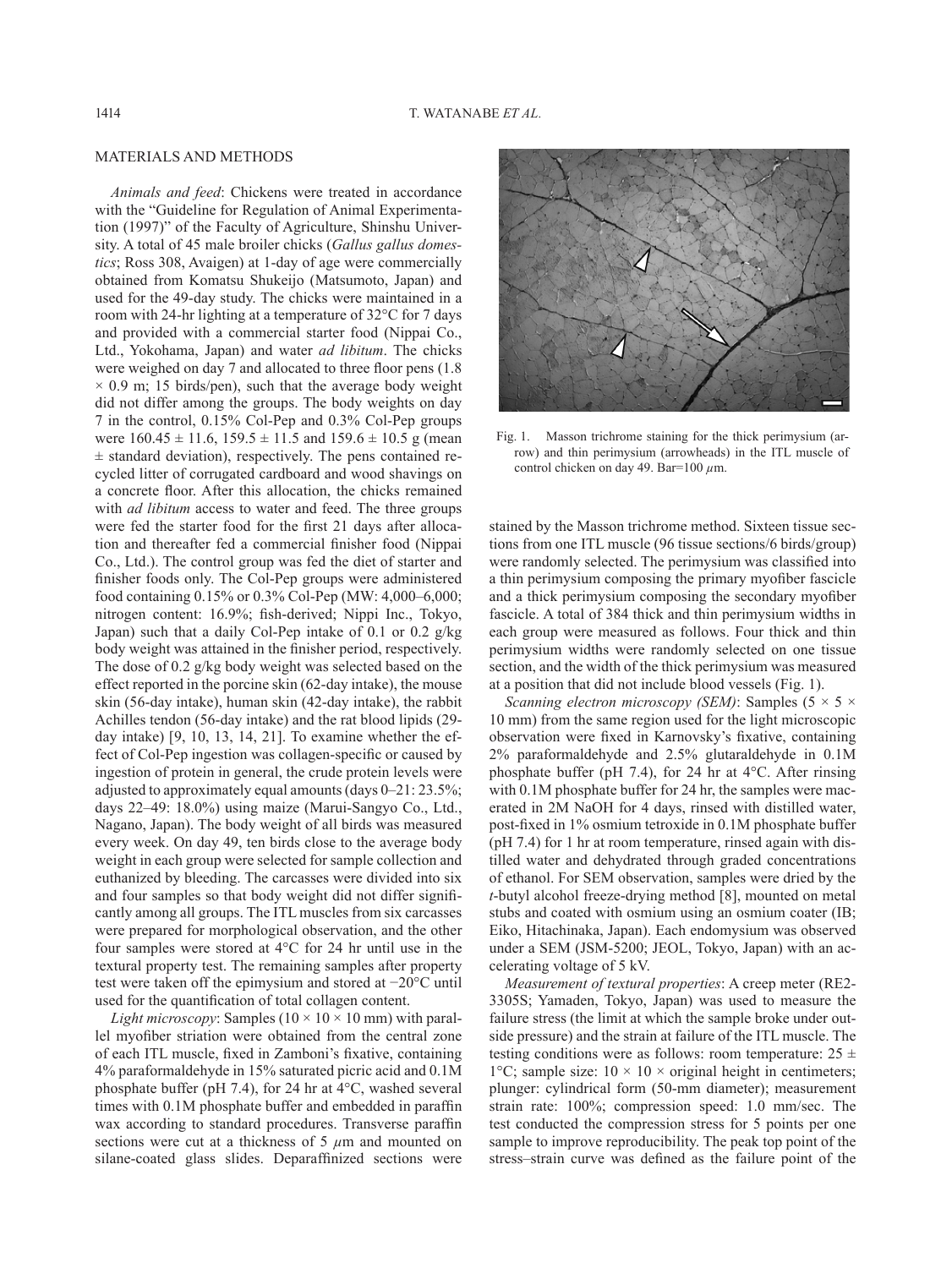

Fig. 2. Photograph of the creep meter (a) and a typical stress– strain curve obtained by the creep meter (b). In (a), the ITL muscle is mounted on a plate and loaded compression stress using a plunger. In (b), '*1*' indicates the failure stress, and '*2*' indicates the strain at failure.

Table 1. Perimysium widths and collagen content in the ITL muscle

|                                                                               | Chicken groups          |                                  |                   |  |
|-------------------------------------------------------------------------------|-------------------------|----------------------------------|-------------------|--|
|                                                                               | Control                 | $0.15\%$ Col-Pep $0.3\%$ Col-Pep |                   |  |
| Perimysium width $(\mu m)$                                                    |                         |                                  |                   |  |
| Thick perimysium                                                              | $4.41 \pm 1.5^{\circ}$  | $4.22 \pm 1.2^a$                 | $4.74 \pm 1.4^b$  |  |
| Thin perimysium                                                               | $17.33 \pm 6.1^{\circ}$ | $16.47 \pm 6.5^{\circ}$          | $19.87 \pm 7.6^b$ |  |
| Collagen content $(mg/g)$                                                     | $1.51 \pm 0.18$         | $1.67 \pm 0.20$                  | $1.64 \pm 0.16$   |  |
| Data are shown as the mean $\pm$ standard deviation. a,b: Significant differ- |                         |                                  |                   |  |

ences among the three groups (*P*<0.01).

sample. A photograph of the structural property test and a typical stress–strain curve measured by the creep meter are shown in Fig. 2a and 2b, respectively.

*Quantification of total collagen content*: The quantification of total collagen content included in ITL muscle was carried out at Japan Institute of Leather Research (Toride, Japan). The 0.2 g of sample was added in 10 m*l* of 6N HCl and hydrolyzed for 24 hr at 110°C. After having removed hydrochloric acid by vacuum concentration, the sample was dissolved in 10 m*l* of distilled water, and 10 *µl* was subjected to analysis by an amino acid analyzer (Hitachi L-800; Hitachi, Japan). The total collagen content was calculated from the quantity of hydroxyproline, a marker amino acid of collagen.

*Statistical analyses*: Differences among live weights, perimysium widths, failure stress, strain at failure and total collagen content were compared between the control, 0.15% Col-Pep and 0.3% Col-Pep groups using ANOVA and Tukey–Kramer test as multiple comparisons. The significance level (*P*) was set at 0.05.

## RESULTS

Throughout the feeding period, no significant differences were observed in the body weights among the experimental groups. The body weights at the end of the feeding period in the control, 0.15% Col-Pep and 0.3% Col-Pep groups were  $3,275.0 \pm 427.3$ ,  $3,426.7 \pm 338.9$  and  $3,593.3 \pm 174.0$  g



Fig. 3. Histograms of thin perimysium width (a–c) and thick perimysium width (d–f) in the ITL muscle of the control (a, d), 0.15% Col-Pep (b, e) and 0.3% Col-Pep (c, f) groups. Dotted line in the histogram represents average width.

(mean  $\pm$  standard deviation), respectively, and increased in a dose-dependent manner of Col-Pep. The effects of Col-Pep on the thick and thin perimysium widths are summarized in Table 1. The widths of the perimysium, both thick and thin, were significantly larger in the 0.3% Col-Pep group than in the other two groups. Figure 3 shows histograms of the thin and thick perimysia in the three groups.

SEM observation under a low magnification revealed the honeycomb structure of the endomysium and the perimysium band composed of collagen fibers (Fig. 4a–4c). Observation under a high magnification did not reveal any differences in the fundamental architectures of the endomysium wall, such as the collagen fibril orientation or density, among the groups (Fig. 4d–4f).

The measurement results for the textural properties are summarized in Table 2. The failure stress increased in the order of the control group, 0.15% Col-Pep group and 0.3% Col-Pep group, but there were no significant differences. The strain at failure was significantly increased in the 0.3% Col-Pep group compared with the control group.

No significant differences were observed in the total collagen content among all groups regardless of the perimysium width and textural property (Table 1).

## DISCUSSION

This is the first study to analyze effects of Col-Pep ingestion on perimysium and endomysium and the change in the textural property of the skeletal muscle. The ITL muscle is located within a wide range of the thigh muscles and is composed of red fast-twitch myofibers with high oxidative activity [[2, 7\]](#page-4-4). ITL muscle was used in this study to evaluate the quality of meat obtained from the thigh muscle of chickens, because ITL meat is preferred in Japan over breast meat that is composed of white fast-twitch myofibers with low oxidative activity. Iwamoto *et al*. reported that the ITL muscle shows a positive allometric growth relationship with body weight [\[6](#page-4-9)]. Roy *et al*. revealed that the body weight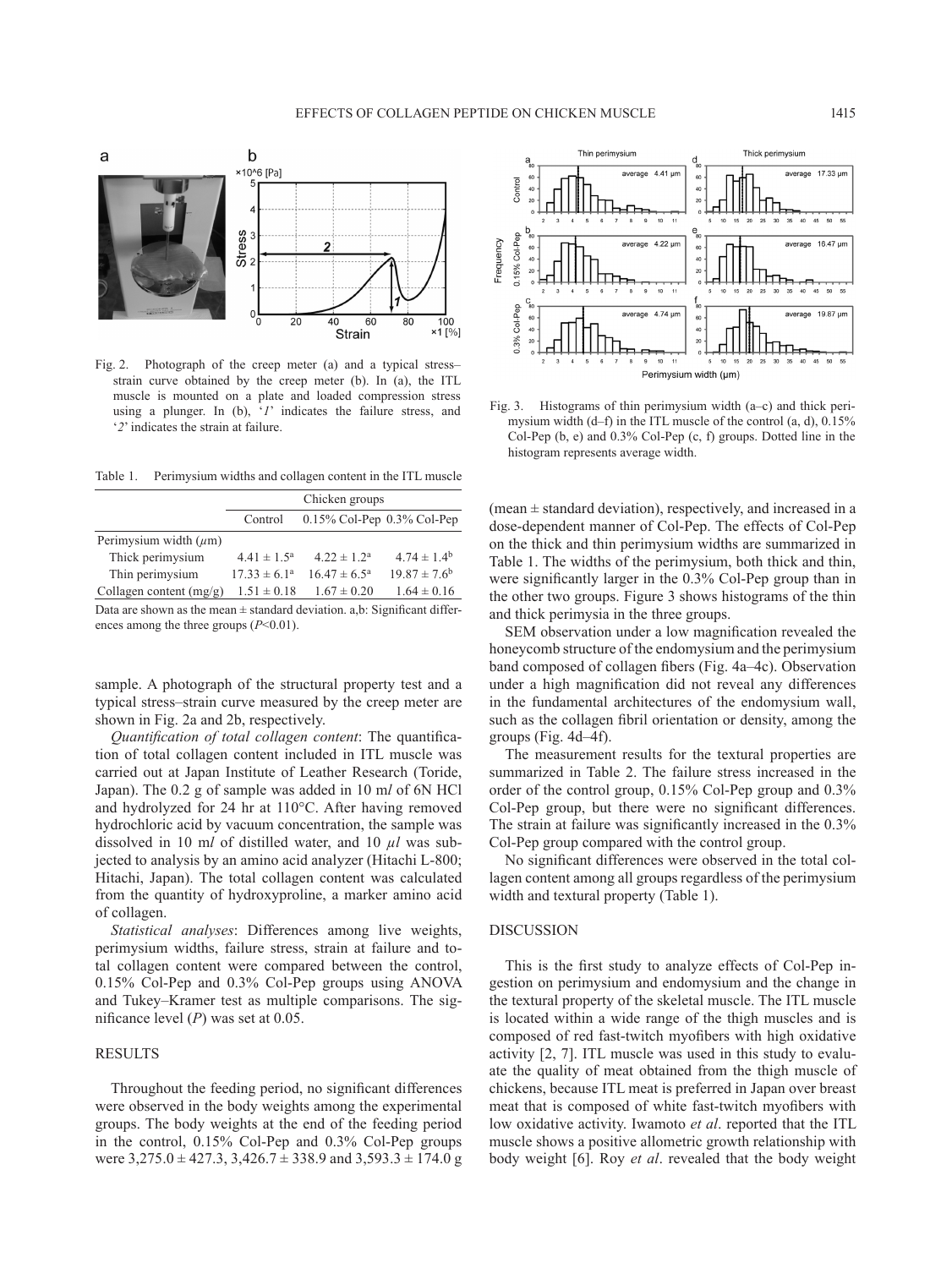

Fig. 4. (a–c) Low-magnification SEM photographs of the perimysium (P) around the primary myofiber fascicle and the endomysium (E) of ITL muscles from the control (a), 0.15% Col-Pep (b) and 0.3% Col-Pep (c) groups. Bars=500 *µ*m. (d–f) High-magnification SEM photographs of the endomysium wall of ITL muscles from the control (d), 0.15% Col-Pep (e) and 0.3% Col-Pep (f) groups. Bars=20 *µ*m.

and ITL muscle weight of broiler chickens reared under a high nutrient condition were significantly higher than those in birds reared under a low nutrient condition and that both the thick and thin perimysium widths were also significantly increased under the high nutrient condition [[19](#page-4-0)]. However, they also reported that the total collagen content of the ITL muscle did not differ between high and low nutrient conditions regardless of perimysium widths. Thus, it was suggested that perimysium widths do not correlate with the total collagen content of the ITL muscle.

In the present study, the crude protein content of the diet in all three groups was adjusted to be approximately equal, and no significant differences were observed in the body weights among the experimental groups. Under this experimental condition, the widths of the perimysium, both thick and thin, were significantly higher in the 0.3% Col-Pep group than in the other two groups. These results suggest that prolonged ingestion of 0.3% Col-Pep increased the width of the perimysium in broiler ITL muscle irrespective of body weight gain. Because the total collagen content did not differ significantly among the three groups, it is also suggested that perimysium widths do not correlate with the total collagen content of the ITL muscle as was reported by Roy *et al*. [\[19\]](#page-4-0).

In contrast to the perimysium, the morphological structures of the endomysium did not differ among the three groups. Nakamura *et al*. revealed that the accumulation of collagen fibrils in the endomysium of the ITL muscle increased gradually according to age [\[16\]](#page-4-10), and Das *et al*. suggested that the cell size of the endomysial honeycomb increased according to the developmental stage [\[2](#page-4-4)]. However, Roy *et al*. reported that differences in nutrient conditions did not cause any differences in the endomysium wall architecture composed of fine collagen bundles or fibrils in broiler ITL muscle [\[20\]](#page-4-11). Although the endomysium contains type I collagen [\[11, 18](#page-4-12)] as the Achilles tendon which exhibits significant changes

Table 2. Rheological properties of the ITL muscle

|                                                                   | Chicken groups |                                                                                             |                |
|-------------------------------------------------------------------|----------------|---------------------------------------------------------------------------------------------|----------------|
|                                                                   | Control        | $0.15\%$ Col-Pep $0.3\%$ Col-Pep                                                            |                |
| Failure stress (10 <sup>3</sup> Pa) $1546 \pm 425$ $1658 \pm 255$ |                |                                                                                             | $1712 \pm 360$ |
| Strain at failure $(\% )$                                         |                | $60.17 \pm 7.23$ <sup>a</sup> $63.70 \pm 9.39$ <sup>a,b</sup> $68.61 \pm 5.83$ <sup>b</sup> |                |

Data are shown as the mean  $\pm$  standard deviation. a,b: Significant differences among the three groups (*P*<0.01).

upon Col-Pep ingestion in rabbits [\[14](#page-4-5)], the present study suggests that the endomysium of the ITL muscle is not the connective tissue affected by Col-Pep ingestion.

It is well known that collagen is an important factor related to the development of meat toughness. Liu *et al*. reported a significant correlation between meat toughness of raw chicken and the total collagen content [\[12\]](#page-4-13). Nishimura *et al*. described that the width of the thick perimysium determines the mechanical strength and contributes to the toughness in raw pork [[17](#page-4-14)]. However, the above two studies were carried out by comparisons with different muscles. It was also revealed that meat toughness increased with age, owing to changes in the chemical and architectural properties of collagen content regardless of decreases in the quantity of collagen [\[2, 5, 22](#page-4-4)]. In the present study, the index of ITL muscle toughness was divided into two textural properties, failure stress and strain at failure, for analysis. The results clarified that the thickened perimysium induced by 0.3% Col-Pep ingestion resulted in a textural property change of the ITL muscle in chickens with the same age. The change was not expressed as an increase in hardness (failure stress), but as an increase in elasticity (strain at failure). The perimysium develops in the muscle of a body part with intense exercise and is thought to contribute to both transmission of the muscular contraction power and maintenance of the muscle structure [\[17\]](#page-4-14). In chickens, the ITL muscle plays an important role in the production of propelling power. Therefore, the present study suggests that the thickening of the perimysium observed with 0.3% Col-Pep ingestion and the increase in its elasticity would improve both muscle contraction power and muscle structure maintenance. However, this suggestion is not without limitation. Though no significant differences were observed in the diameters of the myofibers under light microscopic observation among the experimental groups (data is not shown), possibilities of the effect of more sophisticated myofiber morphology, such as change of myofiber types or electron microscopic characteristics, were not considered about elastic improvement in the present study. Yet, this is the first study to elucidate effect of Col-Pep ingestion on perimysium. Although Col-Pep used in the study is solubilized and partially digested with enzymes, collagen contained in commercial chicken food is not subjected to such processes. The fact that effect of Col-Pep ingestion was observed in the present study provided possibility that digestibility and absorptivity in gastrointestinal tract of collagen included in the commercial chicken food may be different from those of Col-Pep.

In conclusion, the present study revealed that 0.3%